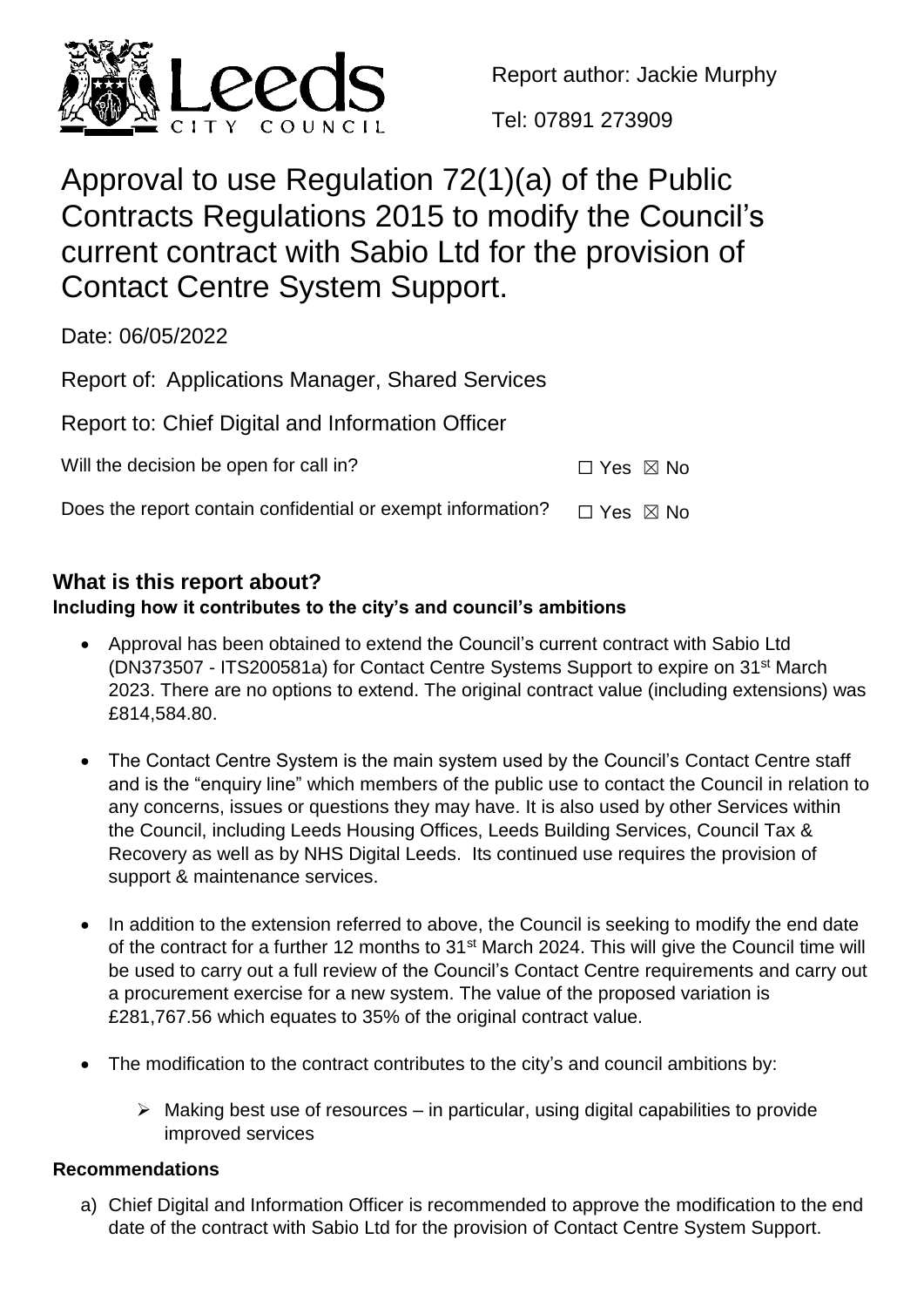b) Modifying the end date of the contract for a further year to  $31<sup>st</sup>$  March 2024 will incur a total cost of £281,767.56.

# **Why is the proposal being put forward?**

- 1 The Council's current contract with Sabio Ltd for the provision of Contact Centre System Support expires on 31<sup>st</sup> March 2023. There are no options to extend. The original contract value (including extensions) was £814,584.80 and the value of the proposed variation is £281,767.56 which equates to 35% of the original contract value.
- 2 The Council has used the Contact Centre System for several years, which have provided significant operational efficiencies across various Service areas.
- 3 The Contact Centre System is used widely across Council, is proprietary to Sabio Ltd and as such only they are able to provide appropriate levels of support and maintenance, upgrades and fixes to the system.
- 4 The modification to the end date of the contract will allow time for the Council to complete a full review of current and future requirements and carry out a procurement exercise for a replacement system.

## **What impact will this proposal have?**

| <b>Wards affected:</b>            |     |     |
|-----------------------------------|-----|-----|
| Have ward members been consulted? | Yes | ⊠No |

5 No wards will be affected by this proposal.

#### **What consultation and engagement has taken place?**

6 Consultation has taken place with key stakeholders across the Council with regard to continued use of the Contact Centre System. The Council's Integrated Digital Service and Procurement and Commercial Services have also been consulted and support the recommendation to modify the current contract with Sabio Ltd.

#### **What are the resource implications?**

- 7 There are no resource implications associated with modifying the current contract with Sabio Ltd for Contact Centre System Support as it only a continuation of existing services.
- 8 If the modification to the contract for the period 1<sup>st</sup> April 2023 to 31<sup>st</sup> March 2024 is taken now, the cost to the Council is £281,767.56, which is the same as for the contract extension period 1<sup>st</sup> April 2022 to 31<sup>st</sup> March 2023. Should the modification to contract not be approved at this point, then the Council would incur an additional 4% cost to modify the contract at a later date.

#### **What are the legal implications?**

9 The decision to modify the contract with Sabio Ltd at a total cost of £281,767.56 is a Significant Operational Decision and is not subject to call in. There are no grounds for keeping the contents of this report confidential under the Access to Information Rules.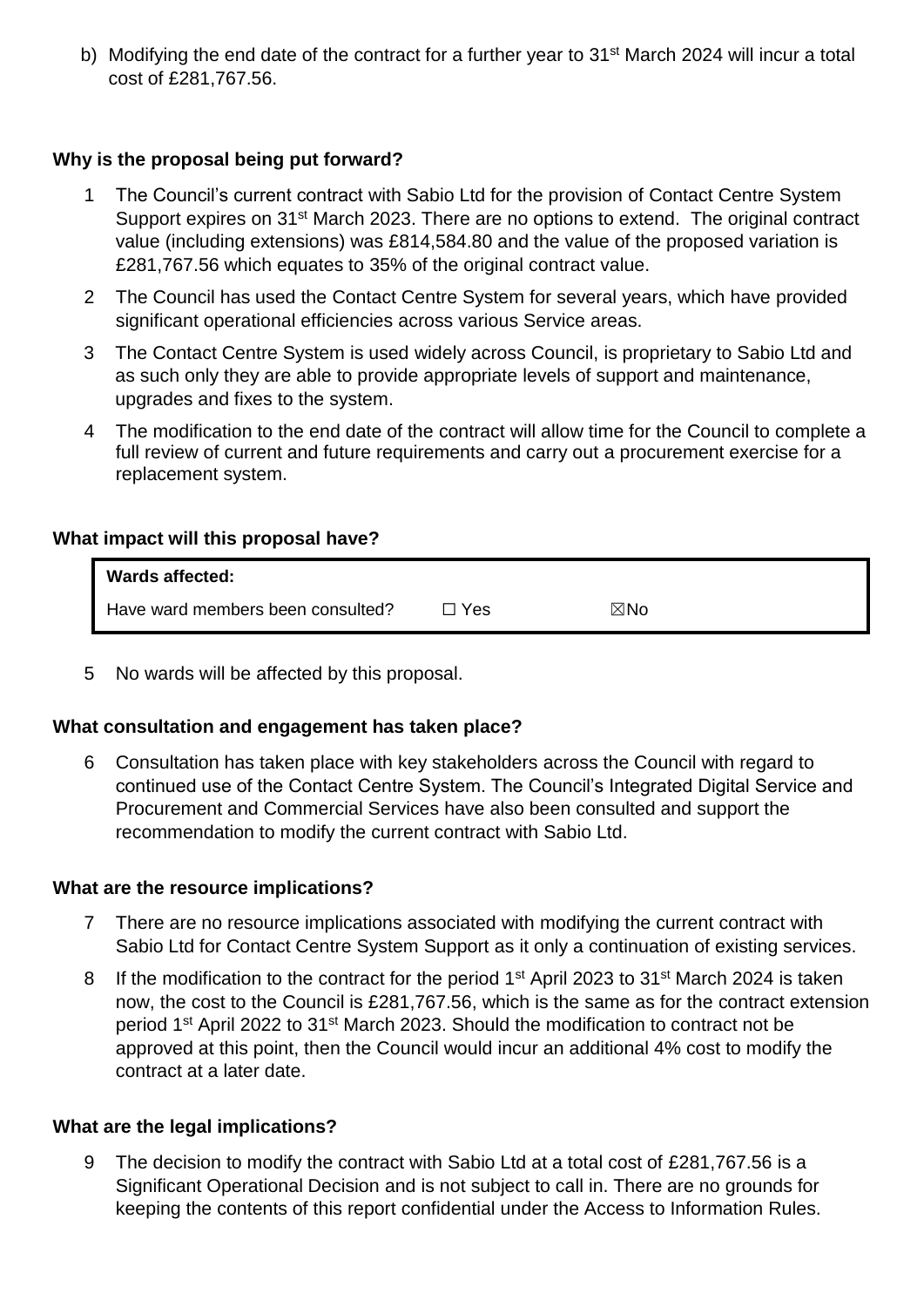10 Provisions exist under the Public Contracts Regulations 2015 to agree a modification to an existing contract without a further procurement provided that the Chief Digital and Information Officer is satisfied that there are compelling reasons to do so as outlined in this report. Under the Regulations the provisions of Regulation 72(1)(a)(i) state that a contract can be modified when all of the following conditions are met –

*72(1) Contracts and framework agreements may be modified without a new procurement procedure in accordance with this Part in any of the following cases:—*

*(a) where the modifications, irrespective of their monetary value, have been provided for in the initial procurement documents in clear, precise and unequivocal review clauses, which may include price revision clauses or options, provided that such clauses—*

*(i) state the scope and nature of possible modifications or options as well as the conditions under which they may be used,* 

- 11 It is considered that all the above conditions are met due to the reasons set out in paras 1-4 above. However, if this Regulation is used incorrectly, and it is subsequently determined that the above conditions are not met, the council will be open to legal challenge that it has breached the procurement rules. Further, an aggrieved contractor could potentially argue that it has missed out on a competitive opportunity and thereby seek damages for that loss of opportunity.
- 12 Although there is no overriding legal obstacle preventing the use of Regulation 72(1)(a), the above comments should be noted by the Chief Digital and Information Officer in making the final decision and should be satisfied that doing so represents best value for the council.

# **What are the key risks and how are they being managed?**

- 13 There are minimal risks associated with modifying the end date of the current contract with Sabio Ltd as it is a continuation of existing services which have been used by the Council for several years.
- 14 The decision to modify the end date of the current contract for a further 12 months to  $31<sup>st</sup>$ March 2024 will ensure that various Service areas across the Council can continue to provide contact services and support to the public whilst a full review of its current and future requirements can be carried out.
- 15 If the contract is not modified, there would be significant impact on the Council's ability to provide contact services to the public.
- 16 Any risks which are highlighted during the remaining term of the contract will be managed and mitigated through regular account management/supplier review meetings.

# **Does this proposal support the council's three Key Pillars?**

☐ Inclusive Growth ☐ Health and Wellbeing ☒ Climate Emergency

17 This report relates to the provision of continued support & maintenance services for a software system, its impact on climate change initiatives is mainly through the support it gives those services using it.

# **Options, timescales and measuring success**

**a) What other options were considered?**